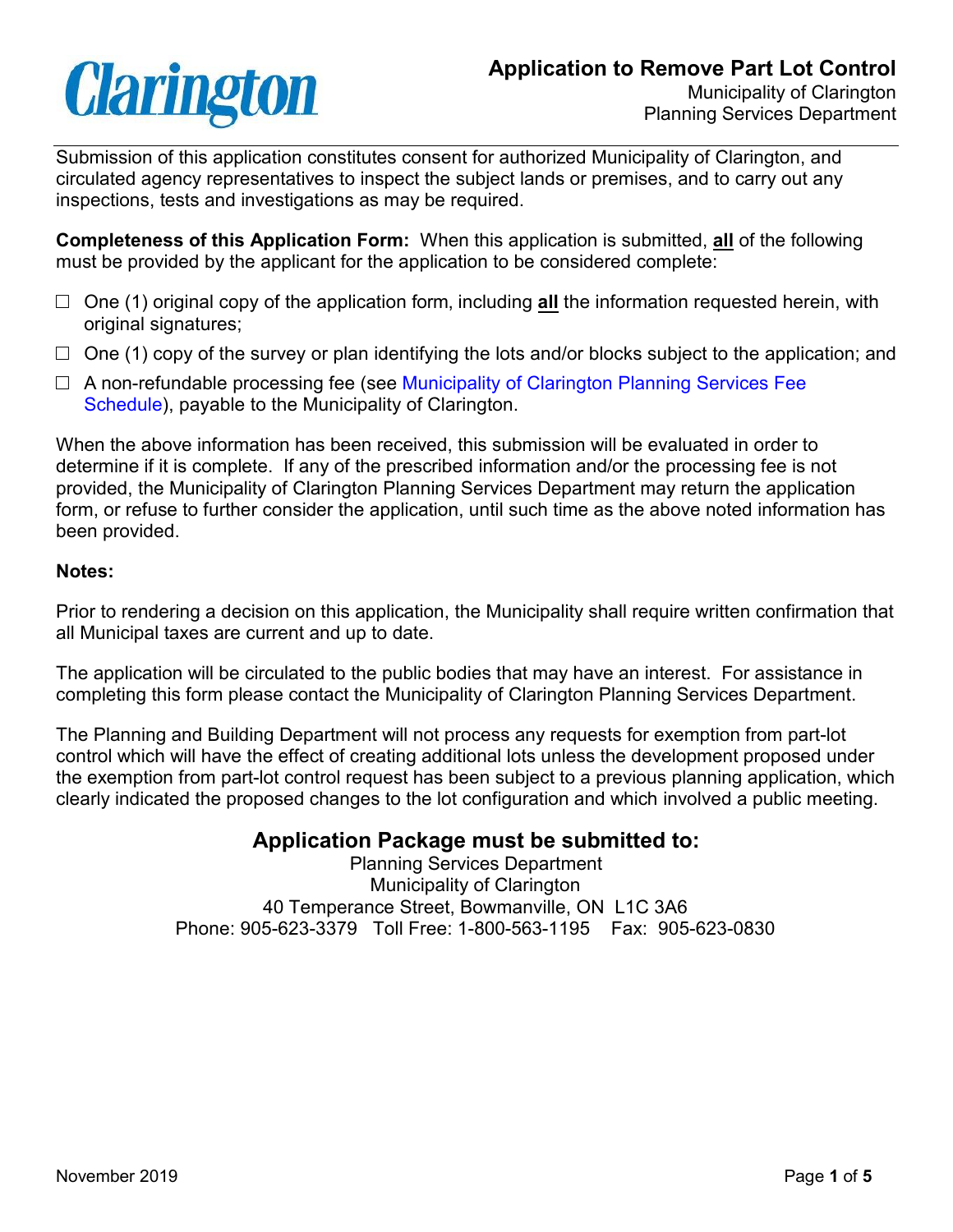

Planning Services Department

| For Municipality of Clarington Use Only |                |  |
|-----------------------------------------|----------------|--|
| File Number:                            | Date Received: |  |
| <b>Related Applications:</b>            |                |  |

## **1. Contact Information**

| Registered Owner <sup>1</sup> : | Address: | Home:            |
|---------------------------------|----------|------------------|
|                                 |          | <b>Business:</b> |
|                                 |          | Fax:             |
|                                 |          | Email:           |
| Applicant <sup>2</sup> :        | Address: | Home:            |
|                                 |          | <b>Business:</b> |
|                                 |          | Fax:             |
|                                 |          | Email:           |
| Agent:                          | Address: | Home:            |
|                                 |          | <b>Business:</b> |
|                                 |          | Fax:             |
|                                 |          | Email:           |

1.1 Please indicate to whom all correspondence should be sent (one only). This person will act as the Application Coordinator.

Owner **D** Applicant **D** Agent

 $1$  If there is more than one Owner, please attach a separate page with the required information. If the owner is a numbered company, give the name and address of principal owner.

 $2$  Owner's authorization is required if the applicant is not the owner (Section 5).

 $\Box$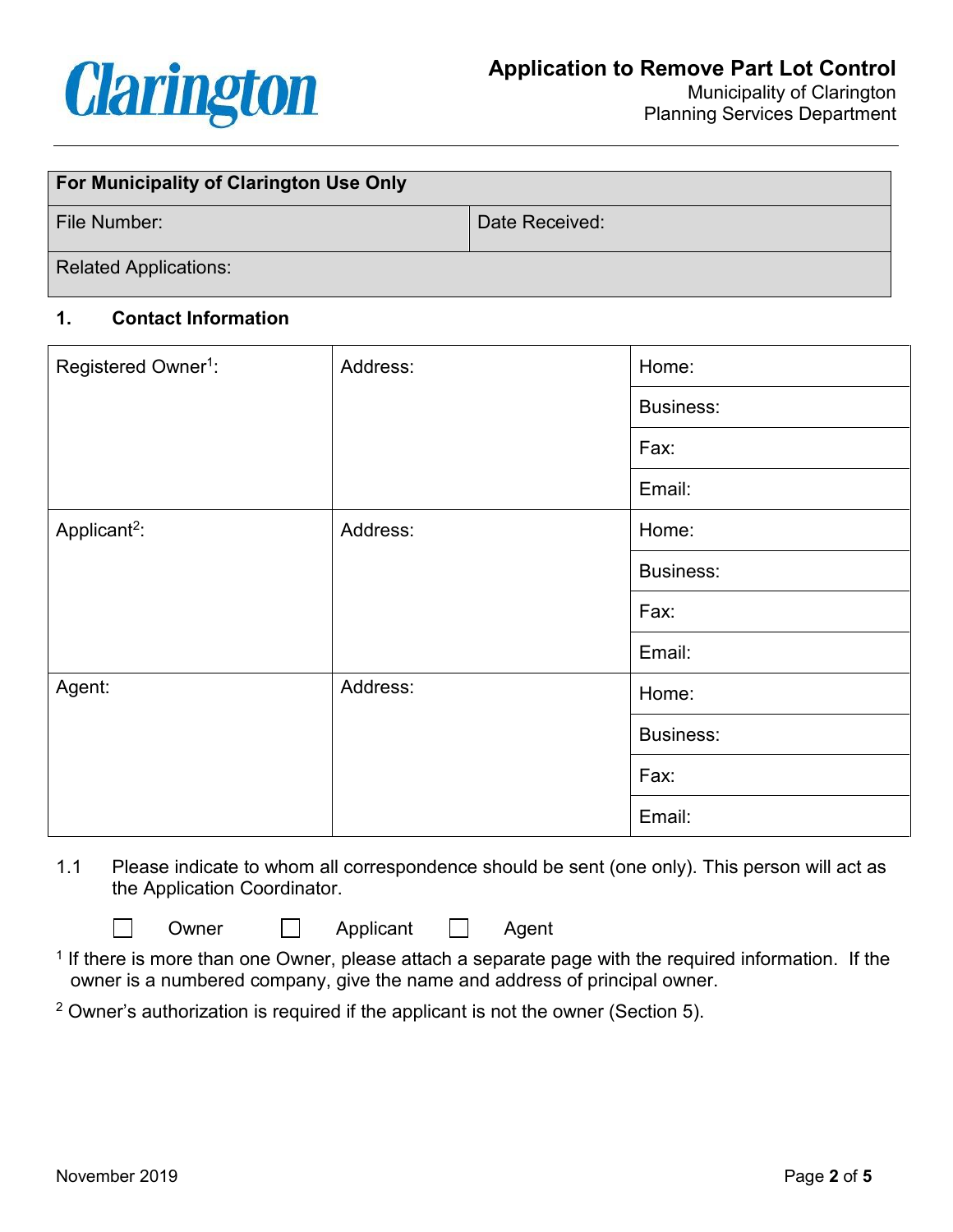

## **2. Location of Subject Land**

| Assessment Roll No.                     | Lot(s)            | Concession(s)         | <b>Former Township</b> |
|-----------------------------------------|-------------------|-----------------------|------------------------|
|                                         |                   |                       |                        |
| Registered Plan No(s).                  | Lot(s) / Block(s) | Reference Plan No(s). | Part Number(s)         |
|                                         |                   |                       |                        |
| Municipal Address (Street No. and Name) |                   | Approximate Area (ha) | PIN No.                |
|                                         |                   |                       |                        |

#### **3. Application**

- 3.1 Please indicate the proposed land use:
	- $\Box$
- 

Residential  $\Box$  Industrial  $\Box$  Commercial  $\Box$  Other, please specify:

\_\_\_\_\_\_\_\_\_\_\_\_\_\_\_\_\_\_\_

3.2 Indicate the lots and/or block numbers, the unit types and number of units, subject to the application. Also indicate if there will be a change in the number of units or unit type as a result of the application.

| <b>Lots/Blocks</b><br><b>Affected</b> | <b>Unit Type</b> | <b>Number of Units</b> | <b>Result of Part Lot</b><br><b>Control Exemption on</b><br><b>Unit Type and Number</b> |
|---------------------------------------|------------------|------------------------|-----------------------------------------------------------------------------------------|
|                                       |                  |                        |                                                                                         |
|                                       |                  |                        |                                                                                         |
|                                       |                  |                        |                                                                                         |
|                                       |                  |                        |                                                                                         |
|                                       |                  |                        |                                                                                         |
|                                       |                  |                        |                                                                                         |
|                                       |                  |                        |                                                                                         |
|                                       |                  |                        |                                                                                         |
|                                       |                  |                        |                                                                                         |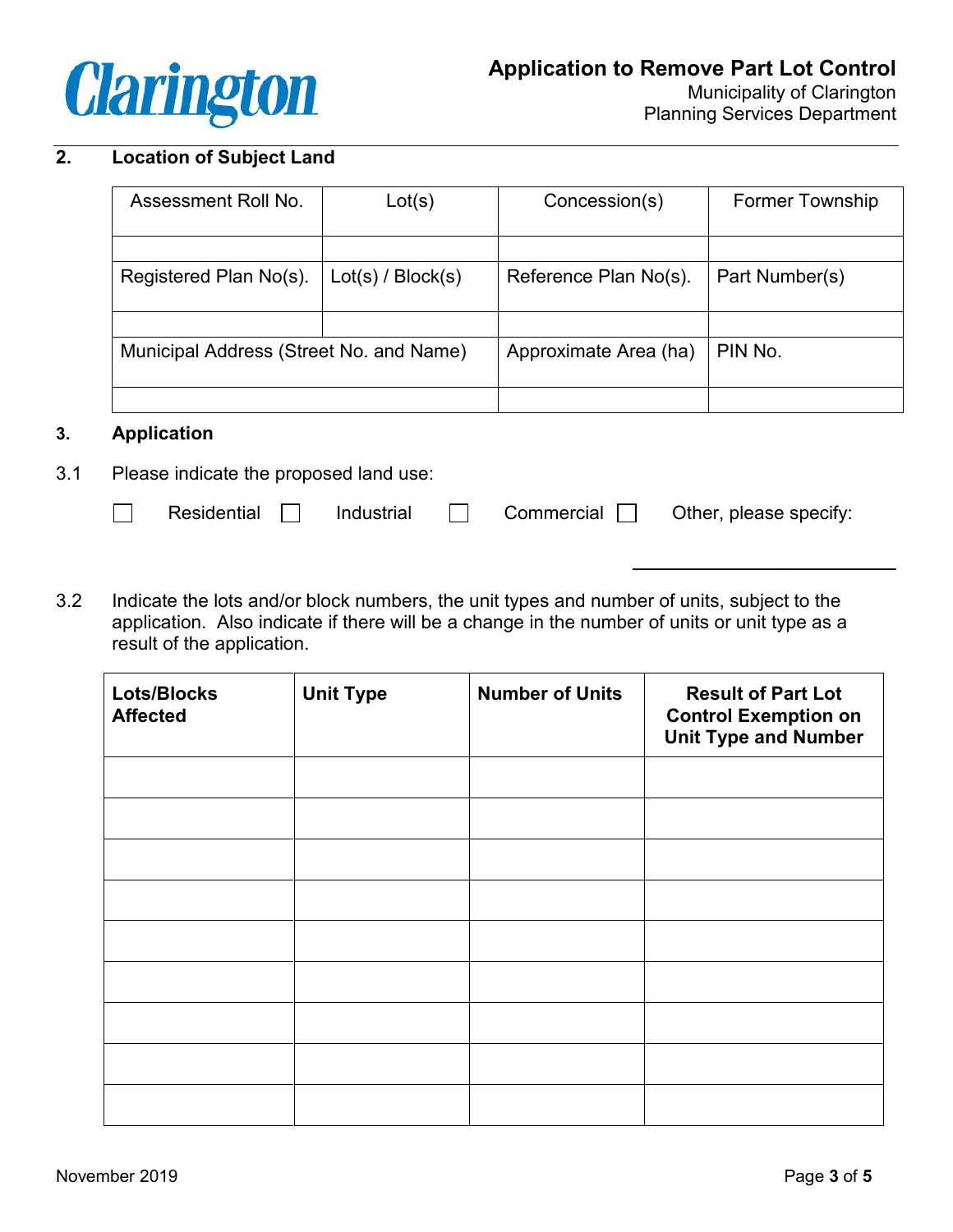

## **4. Affidavit**

The following affidavit must be completed prior to submitting this application.

| of the $\overline{\phantom{a}}$                                                                                |                                                                                                                                                                                                                                                                                                            |
|----------------------------------------------------------------------------------------------------------------|------------------------------------------------------------------------------------------------------------------------------------------------------------------------------------------------------------------------------------------------------------------------------------------------------------|
| in the Regional Municipality/City of entries and the entries and the entries and the entries are the entries o |                                                                                                                                                                                                                                                                                                            |
| Evidence Act".                                                                                                 | solemnly declare that the information contained in this application, attachments and accompanying<br>reports are true, and I make this solemn declaration conscientiously believing it to be true and<br>knowing that it is the same force and effect as if made under oath, and by virtue of "The Canada" |
|                                                                                                                |                                                                                                                                                                                                                                                                                                            |
|                                                                                                                |                                                                                                                                                                                                                                                                                                            |
|                                                                                                                |                                                                                                                                                                                                                                                                                                            |
|                                                                                                                |                                                                                                                                                                                                                                                                                                            |
| <b>Commissioner of Oaths</b>                                                                                   | Applicant                                                                                                                                                                                                                                                                                                  |

### **5. Authorization**

If the applicant is not the owner of the land that is the subject of this application, the written authorization of the owner (or the written authorization of each owner, in the case of shared ownership) that the applicant is authorized to make the application must be attached, or in the case of a single owner, the authorization set out below must be completed by the owner. Please print.

| the registered owner of the land that is the subject of this planning document and I authorize                                                                                                                                                    | am<br>to make this application on my |
|---------------------------------------------------------------------------------------------------------------------------------------------------------------------------------------------------------------------------------------------------|--------------------------------------|
| behalf and for the purpose of the Municipal Freedom of Information and Protection of<br>Privacy Act to provide any of my personal information that will be included in this application or<br>collected during the processing of the application. |                                      |
| Date                                                                                                                                                                                                                                              | Signature of Owner                   |